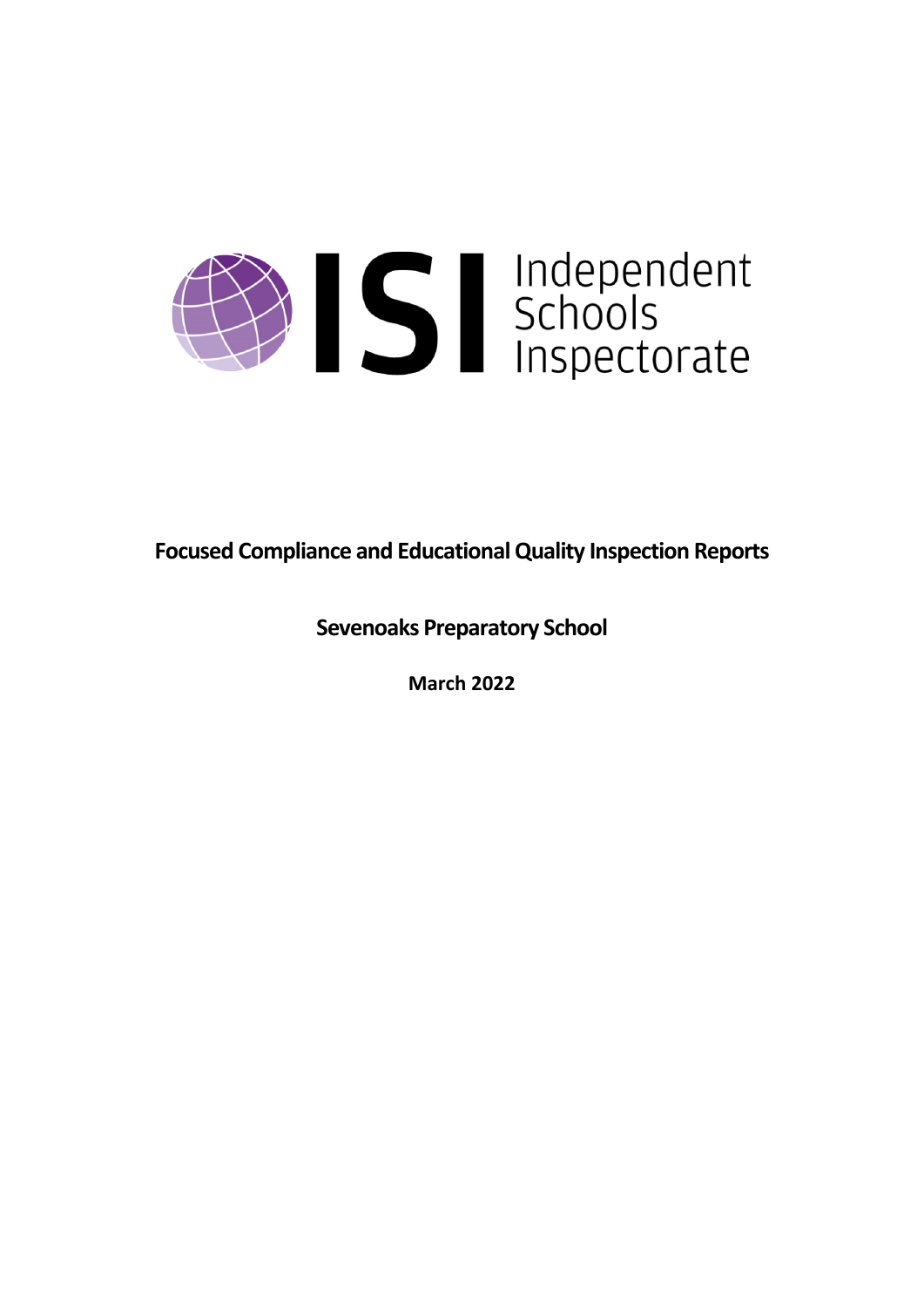# **Contents**

|    | <b>School's Details</b>                                              | 3  |
|----|----------------------------------------------------------------------|----|
| 1. | <b>Background Information</b>                                        | 4  |
|    | <b>About the school</b>                                              | 4  |
|    | What the school seeks to do                                          | 4  |
|    | About the pupils                                                     | 4  |
| 2. | <b>Regulatory Compliance Inspection</b>                              | 5  |
|    | Preface                                                              | 5  |
|    | <b>Key findings</b>                                                  | 6  |
|    | PART 1 - Quality of education provided                               | 6  |
|    | PART 2 - Spiritual, moral, social and cultural development of pupils | 6  |
|    | PART 3 - Welfare, health and safety of pupils                        | 6  |
|    | PART 4 – Suitability of staff, supply staff, and proprietors         | 6  |
|    | PART 5 - Premises of and accommodation at schools                    | 7  |
|    | <b>PART 6 - Provision of information</b>                             | 7  |
|    | PART 7 - Manner in which complaints are handled                      | 7  |
|    | PART 8 - Quality of leadership in and management of schools          | 7  |
| 3. | <b>Educational Quality Inspection</b>                                | 8  |
|    | Preface                                                              | 8  |
|    | <b>Key findings</b>                                                  | 8  |
|    | <b>Recommendation</b>                                                | 8  |
|    | The quality of the pupils' academic and other achievements           | 8  |
|    | The quality of the pupils' personal development                      | 11 |
| 4. | <b>Inspection Evidence</b>                                           | 13 |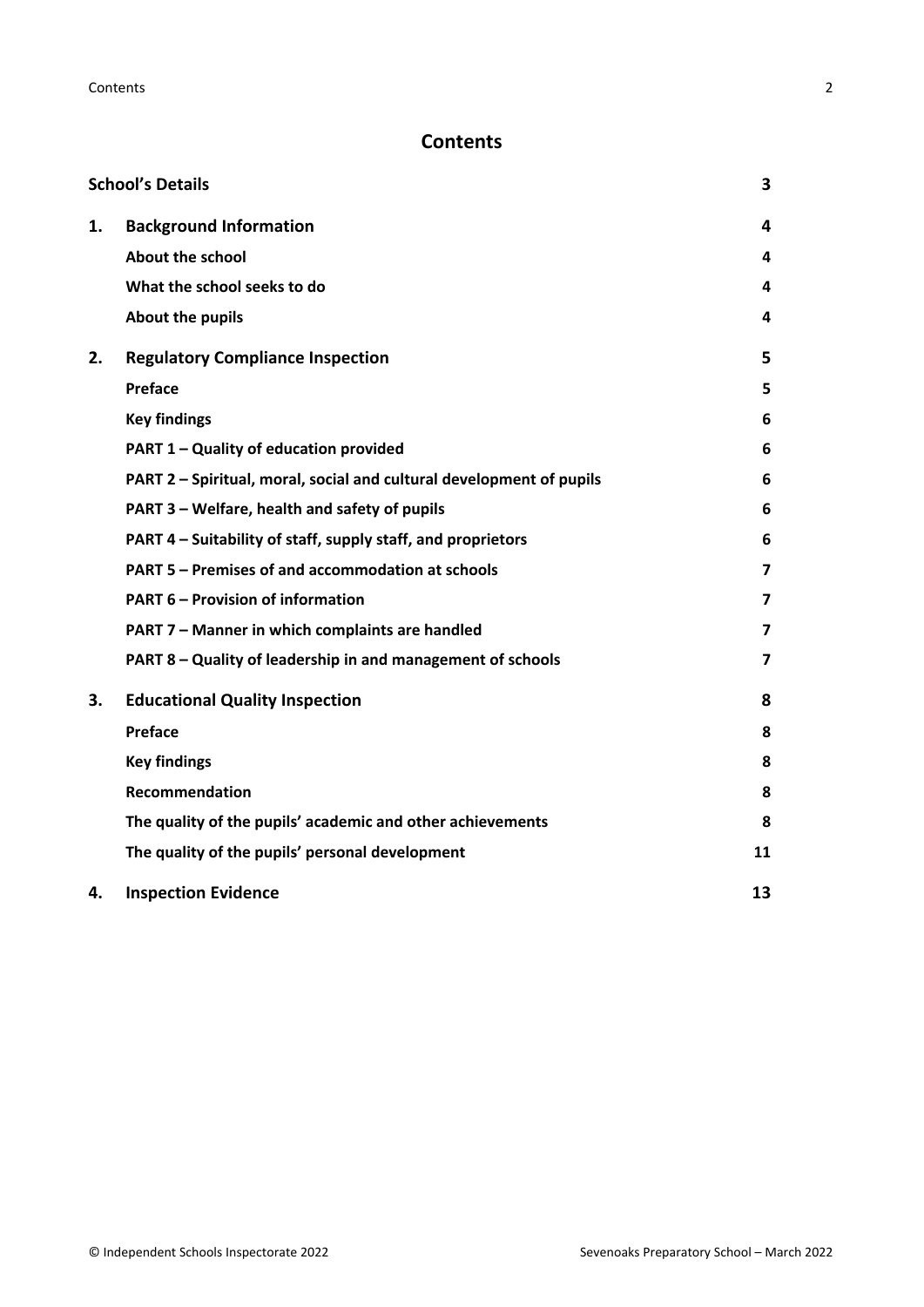| <b>School College</b>            | Sevenoaks Preparatory School                                                                          |     |                                 |     |
|----------------------------------|-------------------------------------------------------------------------------------------------------|-----|---------------------------------|-----|
| <b>DfE</b> number                | 886/6015                                                                                              |     |                                 |     |
| <b>Registered charity number</b> | 110021                                                                                                |     |                                 |     |
| <b>Address</b>                   | Sevenoaks Preparatory School<br>Fawke Cottage<br>Godden Green<br>Sevenoaks<br>Kent<br><b>TN15 0JU</b> |     |                                 |     |
| <b>Telephone number</b>          | 01732 762336                                                                                          |     |                                 |     |
| <b>Email address</b>             | admin@theprep.org.uk                                                                                  |     |                                 |     |
| Headteacher                      | Mr Luke Harrison                                                                                      |     |                                 |     |
| <b>Chair of governors</b>        | Mrs Janette Berry                                                                                     |     |                                 |     |
| Age range                        | 2 to 13                                                                                               |     |                                 |     |
| Number of pupils on roll         | 403                                                                                                   |     |                                 |     |
|                                  | <b>EYFS</b>                                                                                           | 110 | Pre-prep<br>(including<br>EYFS) | 187 |
|                                  | Prep                                                                                                  | 216 |                                 |     |
| <b>Inspection dates</b>          | 22 to 25 March 2022                                                                                   |     |                                 |     |

# <span id="page-2-0"></span>**School's Details**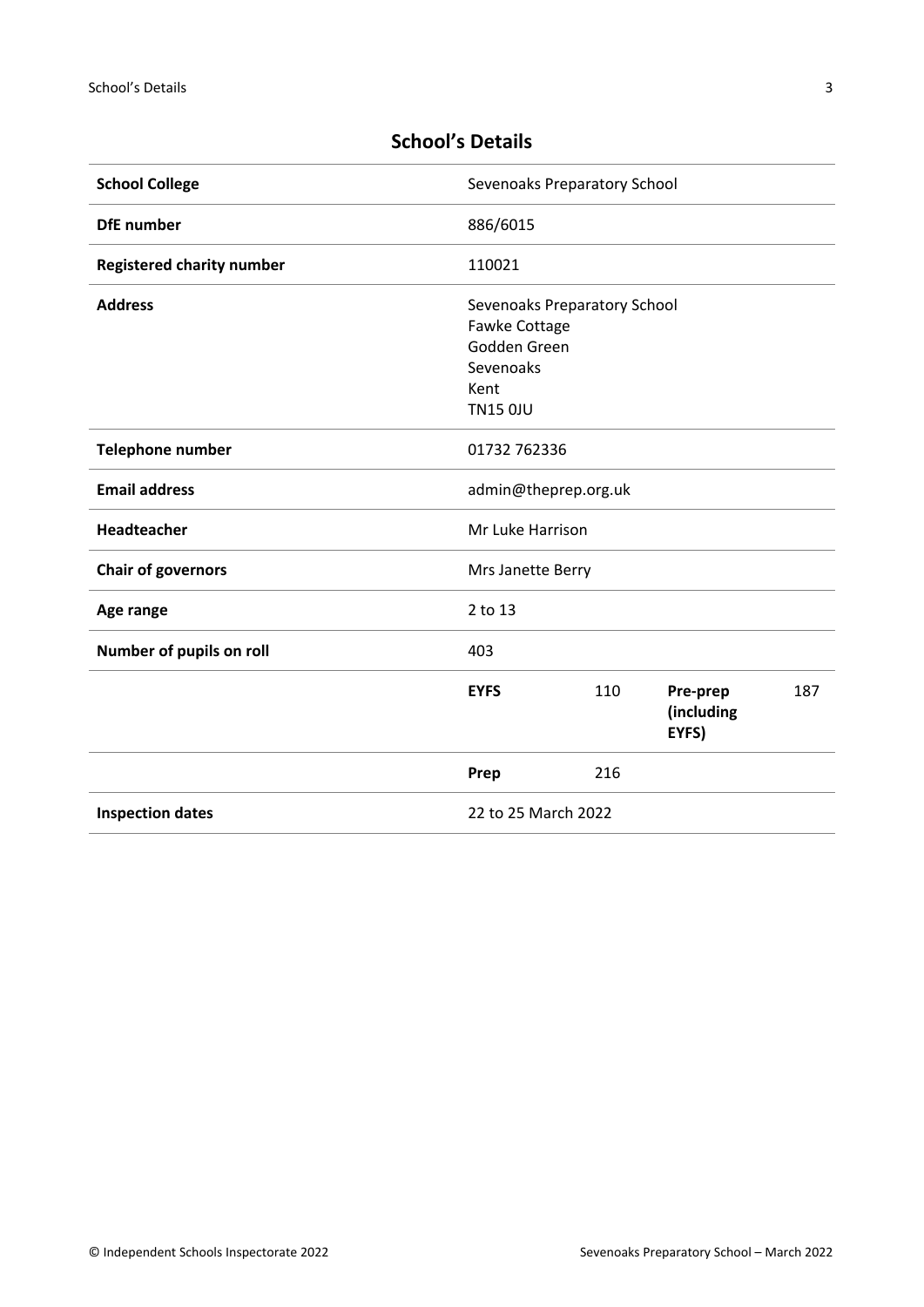## <span id="page-3-0"></span>**1. Background Information**

#### <span id="page-3-1"></span>**About the school**

- 1.1 Sevenoaks Preparatory School is a co-educational day school. The school is divided into sections, the pre-prep for children in the EYFS and those in Years 1 and 2 and the prep for those in Years 3 to 8. It was founded in 1919 and became an educational trust in 2003. The current headmaster took up his post in January 2012. The school is a charitable trust, whose trustees act as the governing body. Since the previous inspection a new Centenary building has been added which provides specialist teaching rooms for Years 6 to 8 including a science laboratory, art studio, library area and ICT suite.
- 1.2 Since 2020, EYFS profiles have not been externally moderated.
- 1.3 The inspection took into account the circumstances faced by schools during the COVID-19 pandemic and the restrictions imposed by government guidance at various points of the pandemic.

#### <span id="page-3-2"></span>**What the school seeks to do**

1.4 The school's *Way of Life* emphasises the importance of developing self-knowledge, self-esteem and self-confidence, with an emphasis on kindness, responsibility and community. The school aims to provide a balance of academic challenge with personal development, focusing on the pupils being the best version of themselves through their own endeavours and the collaborative guidance of staff and parents.

#### <span id="page-3-3"></span>**About the pupils**

1.5 Pupils mainly come from professional families living within a 15-mile radius of the school. Nationally standardised test data provided by the school indicate that the ability of the pupils is above average. The school has identified 56 pupils as having special educational needs and/or disabilities (SEND), all of whom receive additional specialist help for a range of difficulties. No pupil in the school has an education, health and care (EHC) plan. English is an additional language (EAL) for eight pupils, of whom four receive additional support for the development of their English. The needs of the more able are supported by their classroom and subject teachers through modification of the curriculum as required and through a range of extra-curricular activities.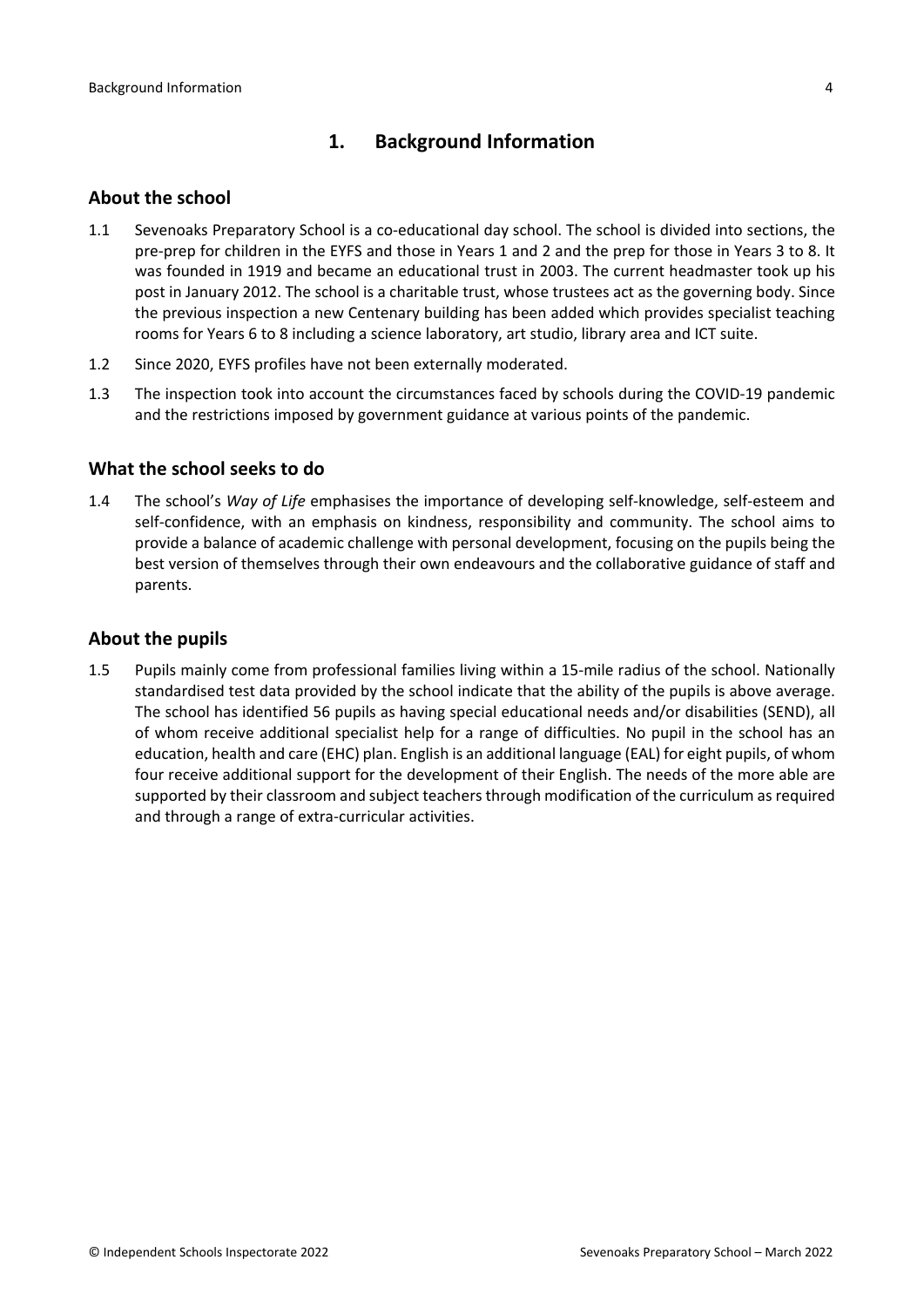## <span id="page-4-0"></span>**2. Regulatory Compliance Inspection**

## <span id="page-4-1"></span>**Preface**

The Independent Schools Inspectorate (ISI) is approved by the Secretary of State to inspect schools which are, or whose heads are, in membership of the associations which form the Independent Schools Council (ISC) and report on the extent to which they meet the Independent School Standards ('the standards') in the Schedule to the Education (Independent School Standards) Regulations 2014. Inspections of schools with early years settings not requiring registration also report whether the school complies with key provisions of the Early Years Foundation Stage statutory framework, and for registered settings the full range of the Early Years Foundation Stage provisions is considered. Additionally, inspections report on the school's accessibility plan under Schedule 10 of the Equality Act 2010 and the ban on corporal punishment under section 548 of the Education Act 1996. Inspections also comment on the progress made to meet any compliance action points set out in the school's most recent statutory inspection.

ISI inspections are also carried out under the arrangements of the ISC Associations for the maintenance and improvement of the quality of their membership.

**This is a FOCUSED COMPLIANCE INSPECTION which was combined with an inspection of EDUCATIONAL QUALITY. The FOCUSED COMPLIANCE inspection reports only on the school's compliance with the standards.** The standards represent minimum requirements and judgements are given either as **met** or as **not met**. All schools are required to meet all the standards applicable to them. Where the minimum requirements are not met, this is clearly indicated in the relevant section of the report and the school is required to take the actions specified. In this focused compliance inspection, key standards have been inspected in detail. These are the standards on safeguarding; measures to guard against bullying; arrangements for pupils' health and safety; arrangements to check the suitability of staff; the provision of information; the handling of parents' complaints; and other related aspects of leadership and management.

Inspections do not include matters that are outside of the regulatory framework described above, such as: an exhaustive health and safety audit; compliance with data protection requirements; an in-depth examination of the structural condition of the school, its services or other physical features; contractual arrangements with parents; an investigation of the financial viability of the school or its accounting procedures.

Inspectors may be aware of individual safeguarding concerns, allegations and complaints as part of the inspection process. Such matters will not usually be referred to specifically in published reports in this document but will have been considered by the team in reaching its judgements.

Links to the standards and requirements can be found here: The Education [\(Independent](http://www.legislation.gov.uk/uksi/2014/3283/contents/made) School Standards) [Regulations](http://www.legislation.gov.uk/uksi/2014/3283/contents/made) 2014, Early Years Foundation Stage Statutory [Framework.](https://www.gov.uk/government/publications/early-years-foundation-stage-framework--2)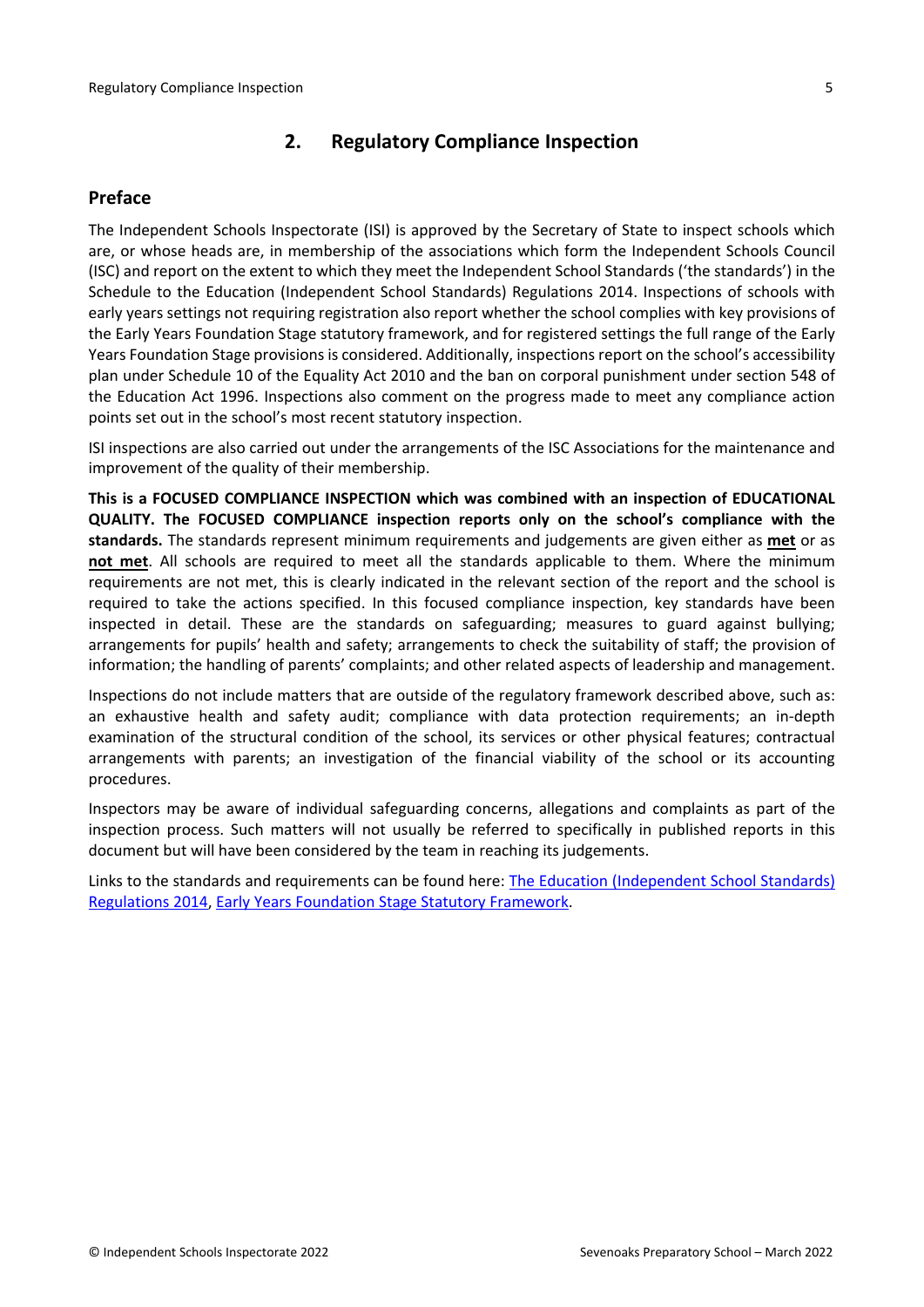## <span id="page-5-0"></span>**Key findings**

**2.1 The school meets the standards in the schedule to the Education (Independent School Standards) Regulations 2014, and relevant requirements of the statutory framework for the Early Years Foundation Stage, and associated requirements and no further action is required as a result of this inspection.**

## <span id="page-5-1"></span>**PART 1 – Quality of education provided**

- 2.2 The school's own framework for assessment confirms that teaching enables pupils to make good progress in the context of Part 1 paragraph 3(a).
- 2.3 The curriculum is documented, supported by appropriate plans and schemes of work for the pupils and covers the required breadth of material. The teaching enables pupils to make good progress, encompasses effective behaviour management and is supported by suitable resources. A suitable framework for the assessment of pupils' performance is in place.
- 2.4 Pupils receive relationships education in the pre-prep and prep sections and relationships and sex education in Years 7 and 8, except in so far as they are lawfully excused. The school has consulted parents and published a written statement of its policy which has regard to the relevant statutory guidance.
- **2.5 The standards relating to the quality of education [paragraphs 1–4] are met.**

## <span id="page-5-2"></span>**PART 2 – Spiritual, moral, social and cultural development of pupils**

- 2.6 Principles and values are actively promoted which facilitate the personal development of pupils as responsible, tolerant, law-abiding citizens.
- **2.7 The standard relating to spiritual, moral, social and cultural development [paragraph 5] is met.**

## <span id="page-5-3"></span>**PART 3 – Welfare, health and safety of pupils**

- 2.8 Arrangements are made to safeguard and promote the welfare of pupils by means that pay due regard to current statutory guidance; good behaviour is promoted; bullying is prevented so far as reasonably practicable; health and safety requirements are met, including those relating to fire safety; provision is made for first aid. Pupils are properly supervised; admission and attendance registers are maintained, as required, and there is a strategic approach to risk assessment. A disability access plan is in place.
- **2.9 The standardsrelating to welfare, health and safety [paragraphs 6–16], the requirement of Schedule 10 of the Equality Act 2010, and the ban on corporal punishment undersection 548 of the Education Act 1996 are met.**

## <span id="page-5-4"></span>**PART 4 – Suitability of staff, supply staff, and proprietors**

- 2.10 The school makes appropriate checks to ensure the suitability of staff, supply staff and proprietors, and a register is kept as required.
- **2.11 The standards relating to the suitability of those in contact with pupils at the school [paragraphs 17–21] are met.**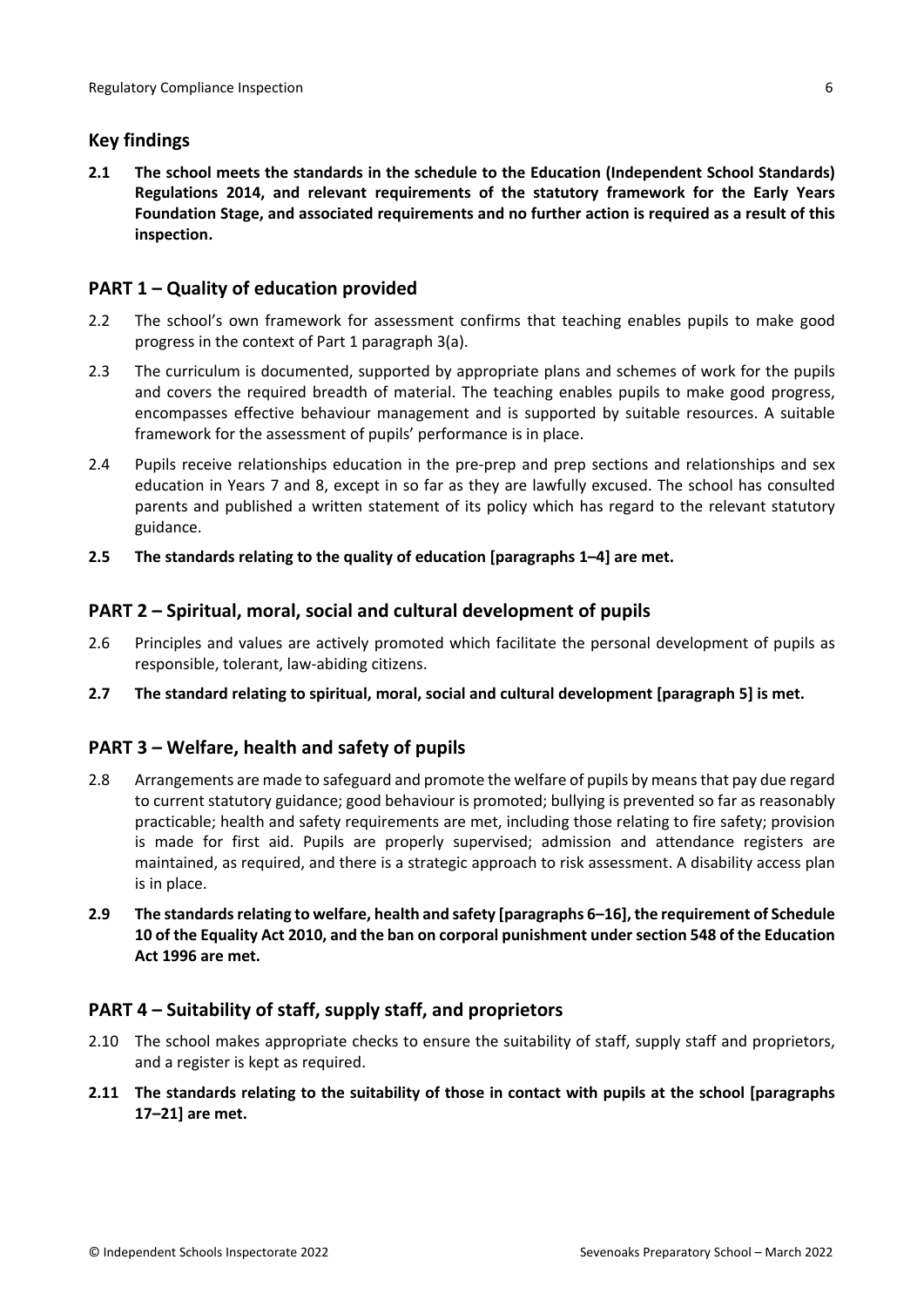## <span id="page-6-0"></span>**PART 5 – Premises of and accommodation at schools**

2.12 Suitable toilet and changing facilities, and showering facilities where required by the standard, and appropriate accommodation for pupils' medical and therapy needs are provided. The premises are maintained to a standard commensurate with health and safety; acoustics and lighting are appropriate; water provision is adequate. Suitable outdoor space is provided for physical education and outdoor play.

#### **2.13 The standards relating to the premises and accommodation [paragraphs 22–31] are met.**

## <span id="page-6-1"></span>**PART 6 – Provision of information**

- 2.14 A range of information is published, provided or made available to parents, inspectors and the Department for Education. This includes details about the proprietor, the ethos of the school and the curriculum, and of the school's arrangementsfor admission, behaviour and exclusions, bullying, health and safety, first aid, details of the complaints procedure, and the number of complaints registered under the formal procedure during the preceding school year, and the provision for any with education, health and care plans or English as an additional language. It also includes particulars of the school's academic performance during the preceding school year, inspection reports and (for parents only) a report at least annually of their own child's progress. The safeguarding policy is posted on the school's website.
- **2.15 The standard relating to the provision of information [paragraph 32] is met.**

#### <span id="page-6-2"></span>**PART 7 – Manner in which complaints are handled**

- 2.16 Parental complaints, if any, are handled effectively through a three-stage process, (informal, formal and a hearing before a panel of three, one of whom is independent of the school). Each stage has clear time scales, and at the third stage the panel can make findings and recommendations which are communicated to the complainant. Records are kept appropriately, including of any action taken, whether or not a complaint is successful.
- **2.17 The standard relating to the handling of complaints [paragraph 33] is met.**

## <span id="page-6-3"></span>**PART 8 – Quality of leadership in and management of schools**

- 2.18 The proprietor ensures that the leadership and management demonstrate good skills and knowledge, and fulfil their responsibilities effectively, so that the other standards are consistently met, and they actively promote the well-being of the pupils.
- **2.19 The standard relating to leadership and management of the school [paragraph 34] is met.**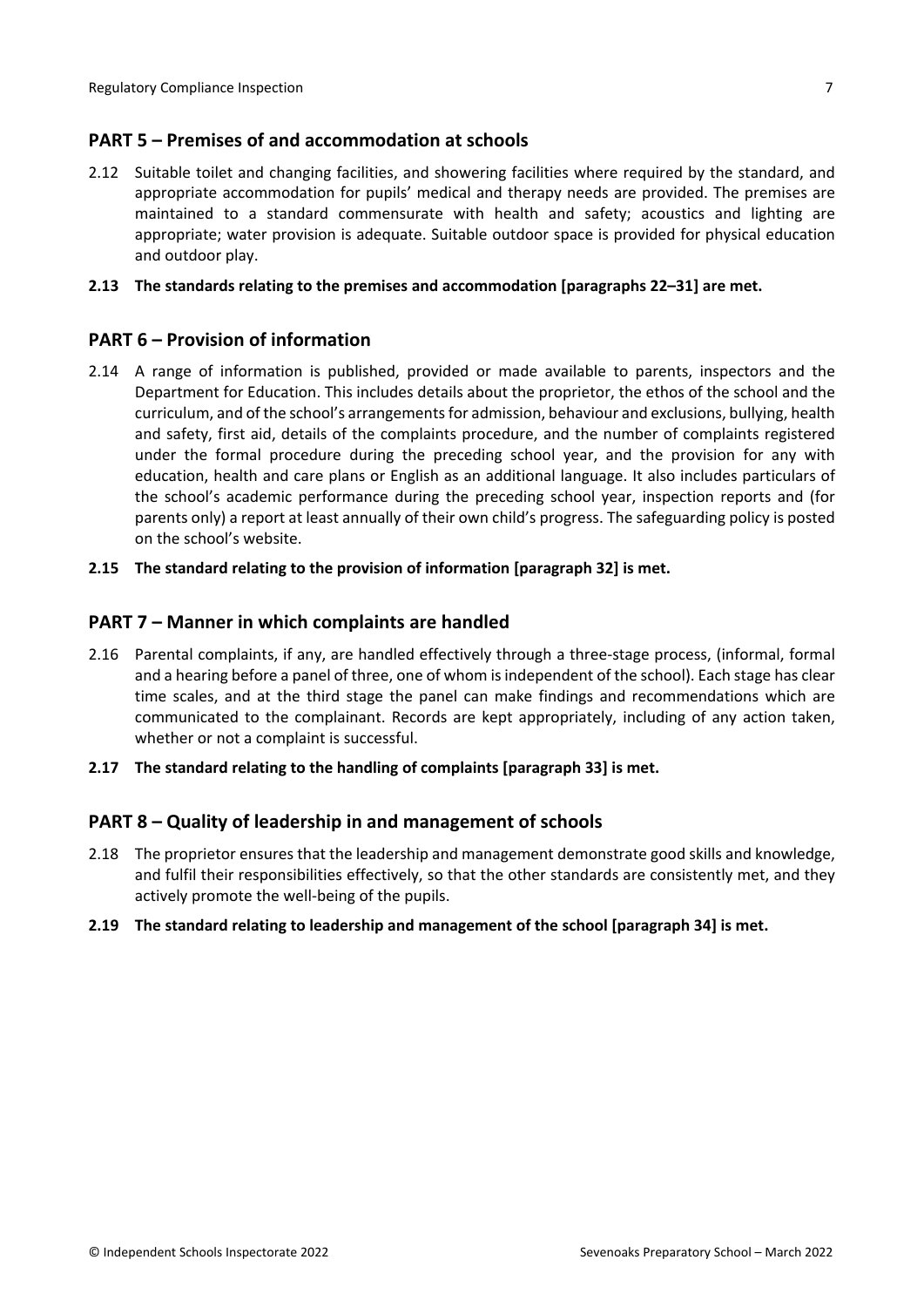## <span id="page-7-0"></span>**3. Educational Quality Inspection**

## <span id="page-7-1"></span>**Preface**

**The EDUCATIONAL QUALITY inspection reports on the quality of the school's work**. It focuses on the two key outcomes:

- The achievement of the pupils, including their academic development, and
- The personal development of the pupils.

## <span id="page-7-2"></span>**Key findings**

- 3.1 The quality of the pupils' academic and other achievements is excellent.
	- Pupils of all abilities make rapid progress from their individual starting points.
	- Pupils' study skills and their attitudes to learning are excellent.
	- By the time they leave the school, pupils' levels of achievement are excellent right across the curriculum.
	- Pupils' ease of communication with everyone they encounter is excellent.
- 3.2 The quality of the pupils' personal development is excellent.
	- Pupils of all ages are excellent decision-makers and understand the significance of their choices.
	- Pupils display high levels of self-esteem and self-confidence.
	- Pupils' social development is of an extremely high standard, and they understand the importance of working together to create a harmonious community.
	- Pupils' respect for inclusion and diversity is excellent. They challenge injustice at every opportunity.

## <span id="page-7-3"></span>**Recommendation**

- 3.3 In the context of the excellent outcomes, the school might wish to consider:
	- Ensure that pupils can further strengthen their knowledge, skills and understanding consistently, across all subjects and age groups, in response to marking and feedback that provides clear next steps with which pupils can meaningfully engage.

## <span id="page-7-4"></span>**The quality of the pupils' academic and other achievements**

- 3.4 The quality of the pupils' academic and other achievements is excellent.
- 3.5 Pupils' excellent levels of attainment, as indicated by the evidence from lesson observations, interviews with pupils and scrutiny of their work, together with standardised measures of progress in mathematics and English, show that pupils of all abilities and ages make rapid progress over time. These levels are supported by the school'srobust and consistent use of tracking data to monitor levels of progress from the pre-prep through to Year 8. The use of this monitoring to implement effective and highly personalised interventions ensures excellent outcomes for pupils, including those with SEND, EAL and the more able. Inspection evidence reflects the views of parents in the questionnaires where almost all who responded felt that teaching, including any online provision, enables their child to make progress.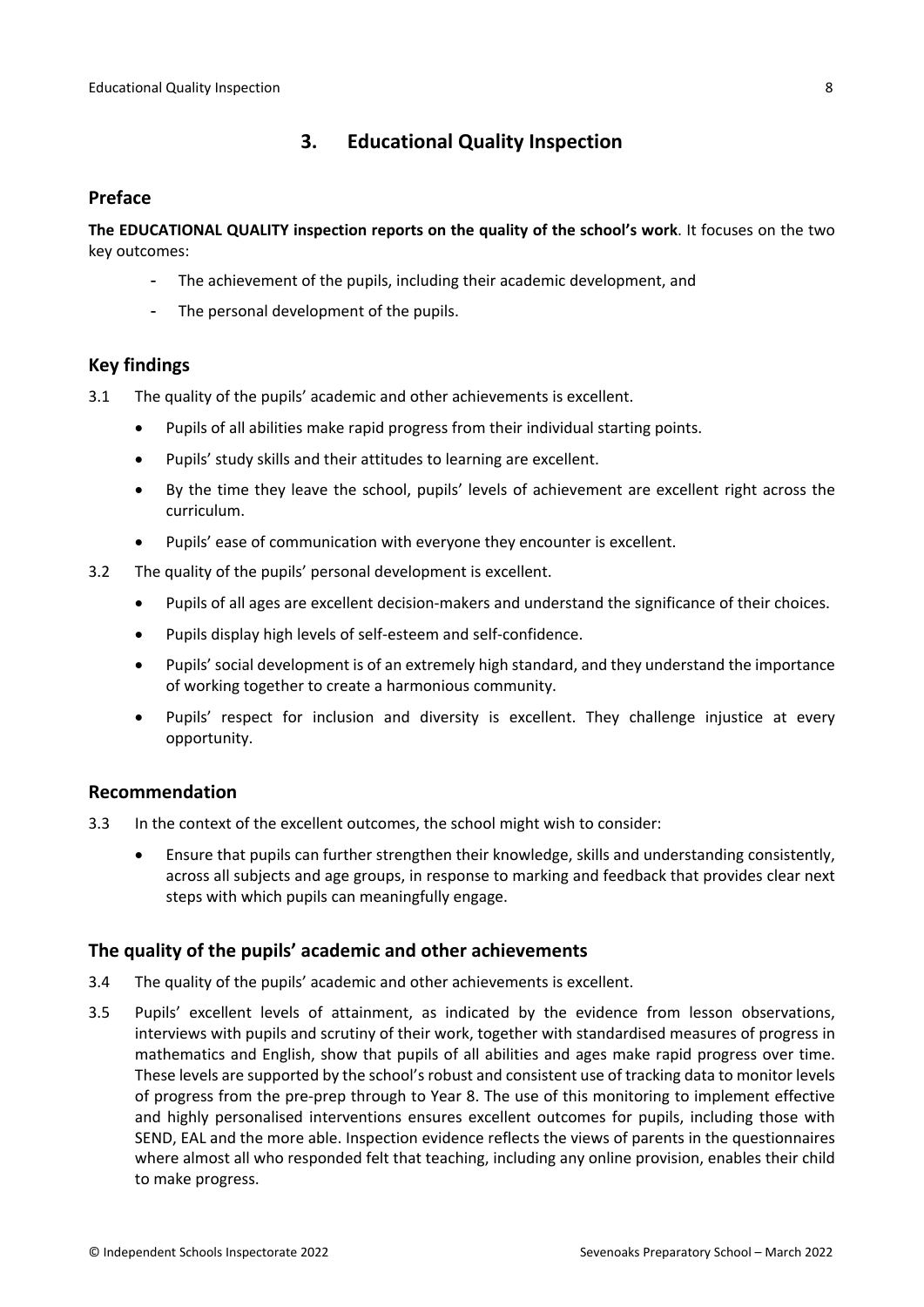- 3.6 Pupils achieve above average outcomes, for those taking the same test nationally, across all year groups and by the time they leave the school, many are receiving offers and awards to sought-after senior school destinations. Pupils achieve excellent outcomes in creative subjects such as art, music and drama with there being many opportunities for co-curricular involvement. Significant contributory factors enabling these excellent outcomes are the high quality and challenge of the teaching and the breadth of the curriculum.
- 3.7 Pupils have an outstanding attitude to their learning, promoting their excellent progress. They are enthusiastic and eager to learn. This positive and deeply embedded learning approach which is an element of the school's *Way of Life* philosophy, strongly supports the development of pupils' independence, initiative and self-challenge, and enables them to take responsibility for their own learning and development.
- 3.8 From the EYFS, pupils thrive in a learning environment which allows them to explore the curriculum and gives them opportunities to follow their own interests. They can reflect on their learning and pupils feel that failure is an opportunity to improve their learning and skills. Pupils participate in their learning with cheerful enthusiasm but also with determination and a willingness to succeed. Pupils are excellent at working collaboratively, showing support and tolerance for each other, but are equally confident when asked to work independently. Teachers provide a relaxed but purposeful environment for these attitudes to flourish. Pupils of all ages are enthusiastic about their studies and talk with gratitude of the support and encouragement they are given by their teachers.
- 3.9 From a young age pupils develop excellent key study skill techniques, such as the effective use of technology, self-assessment of work, and identifying ways of developing their short-term memory. Learning skills of this nature stand them in good stead and support their future progress and development. From the early years of their education when they are regularly asked their opinion, invited to predict what comes next and how something happened, children begin building firm foundations for study skills.
- 3.10 As pupils move up through the school, they develop a wide range of study skills to draw upon. They are regularly challenged by their teachers to question, develop high-order skills and to individually investigate and analyse data and draw reasonable outcomes from this important process. Older pupils demonstrate higher-order skills by debating ideas and challenging perspectives through philosophy lessons and class discussions whilst showing respect for conflicting views. Pupils improve their revision techniques and confidently tackle examination questions guided by the excellent learning support they receive. This positive picture is reflected in the pre-inspection questionnaires where almost all parents felt that the school equips their child with the team working, collaborative and research skills they will need in later life.
- 3.11 Pupils make excellent progress in the development of their knowledge, skills and understanding. This is a result of the inclusive balance and breadth of the curriculum, well-planned lessons and thoughtful differentiated teaching, all delivered by knowledgeable, enthusiastic and committed staff. For example, children in the nursery were able to explain that when planting their sunflower seeds they would need water, sun and soil to grow successfully. Pupils benefit greatly from specialist subject teaching which includes a range of stimulating activities. Older pupils show excellent knowledge in a wide variety of subjects such as Spanish where they can construct complex sentences using vocabulary that indicates a great depth of knowledge. This was shown in their outstanding presentations in Spanish, using technology, on healthy eating and a balanced diet. Older pupils also demonstrated excellent previous knowledge and profundity of understanding in science when discussing the reactivity series of different metals.
- 3.12 The excellent development of pupils' knowledge, skills and understanding is strongly supported by the senior leadership team who ensures that pupils' experiences are exciting and varied. Pupils with SEND show expert ability to adapt the skills learnt, for example in one-to-one lessons, to their class activities. The learning of all pupils is enhanced in most instances by effective interactive feedback, which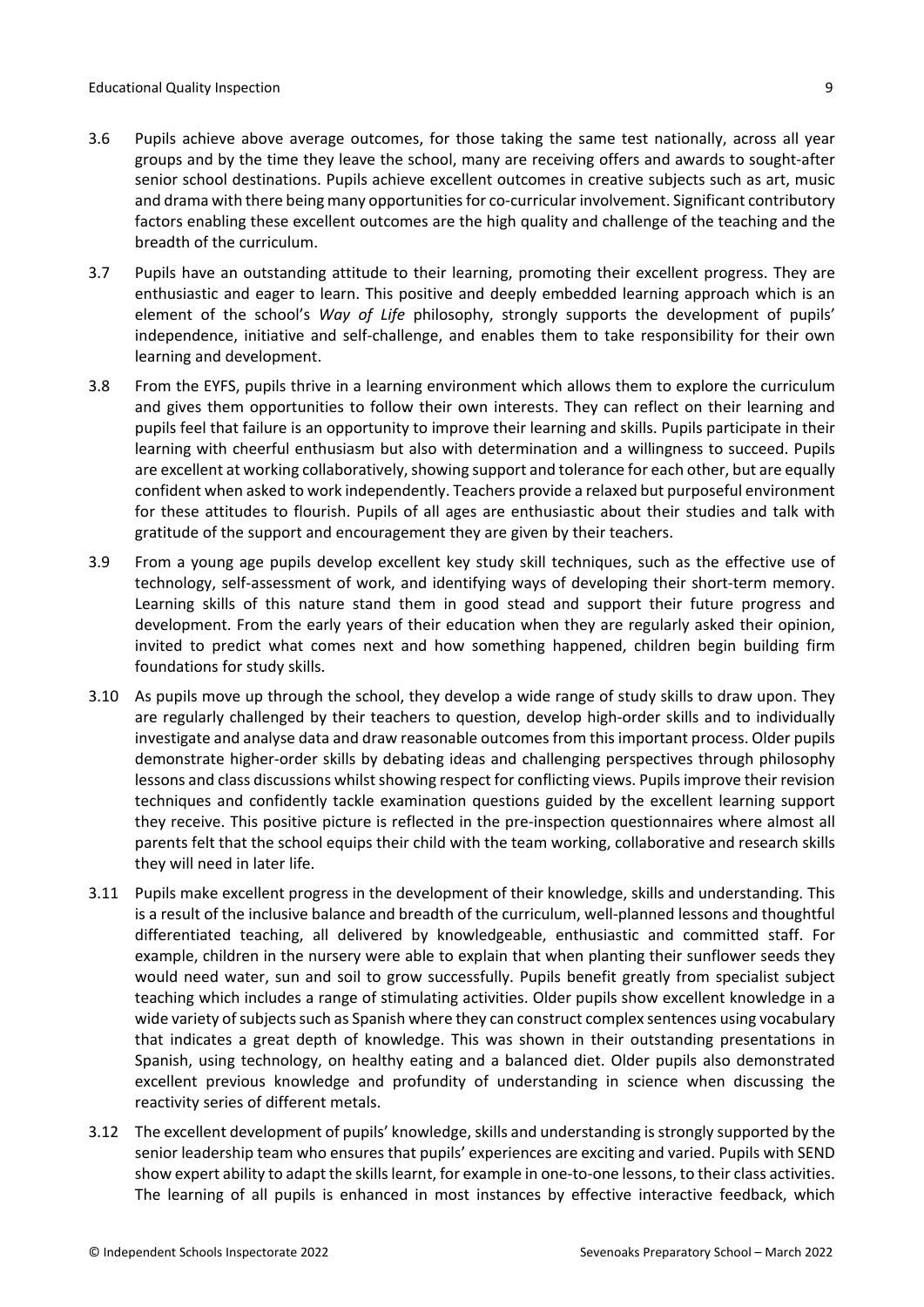enables pupils to further develop their subject knowledge, skills and understanding. However, this is currently inconsistent in some subjects and in some age groups.

- 3.13 Pupils demonstrate excellent communication skills in their everyday interactions with each other and adults. They are noticeably articulate and apply their speaking skills confidently when performing to an audience, as was evidenced in a religious studies lesson when they debated whether England was still a Christian country. Pupils are given many opportunities to hone their skills through regular communication in the classroom and by presenting to audiences in numerous co-curricular activities such as assemblies and in drama. They are confident and articulate when speaking, listening and writing which enhances their ability to make excellent progress in the classroom. From an early age the youngest EYFS children develop strong communication skills. They are not afraid to interact with each other and are confident when talking to staff and adults. They can ask for what they want, take instruction and they show patience when listening to their peers. Older pupils use sophisticated language to express their ideas both verbally and in the written form. In a creative writing lesson younger prep pupils were successful in using their senses, personification and onomatopoeia within their descriptive writing about a journey they were taking. Prior to this, the pupils discussed both the literal and metaphorical spiritual journey showing excellent knowledge and understanding. Written work in pupils' books is of a consistently high standard. Pupils of all ages read with eloquence and understanding.
- 3.14 The pupils have excellent numeracy skills. These have a firm foundation in the EYFS where Kindergarten children demonstrated how they can count to 20 with confidence and understanding. Pupils' mathematical competency develops rapidly as they progress through the school. They clearly enjoy mathematics and feel well supported by their teachers. They work at a high level in class as they are consistently challenged by teachers who, while successfully making the subject interesting and fun, expect pupils to demonstrate their full understanding through the quality of their written work and their verbal explanations. This is supported by the high standard of accurate numeracy work seen in pupil books and the mathematical knowledge and practical skills successfully applied in several other subject areas. For example, when designing and building model racing cars as part of the science, technology, engineering, the arts and mathematics (STEAM) day, pupils accurately calculated the distance the car would travel when moving along surfaces with different levels of friction.
- 3.15 Pupils are proficient in their use of information and communication technology (ICT) and use it across many areas of the curriculum to support their learning, research information, and develop specific computing skills such as coding. They instinctively and expertly use technology to research on specific topics, as was seen in prep-pupils' eco-projects on littering. Pupils benefit from the investment governors have made in technical resources and electronic devices enabling pupils to gain confidence in their use of technology from their earliest years. This was shown when younger prep-school pupils competently used a book creator program to design books showing how muscles work when doing different actions. Pupils of all ages scan codes on classroom walls to access information and records of their work. Pupils understand the importance of e-safety training which allows them to use the technology safely and for its intended purpose. Pupils are, as a result, confident to apply their ICT skills widely and develop a solid technical foundation to build upon in their future learning.
- 3.16 Pupils' achievements are excellent both in and out of school as they are actively encouraged to participate in an extensive range of activities. Teams and individuals demonstrate high levels of achievement in the various sports offered by the school and through the extensive programme of inter-school matches and clubs which ensure that all pupils can become involved. Pupils achieve a great deal and enjoy much success across a broad range of activities including music, drama, art, and a wide variety of sports because the school places a great emphasis on fulfilling potential by both identifying and then developing pupils' individual skills and talents. This attitude is strongly supported by having specialist staff in all curriculum areas and access to purpose-built and high-quality facilities and resources.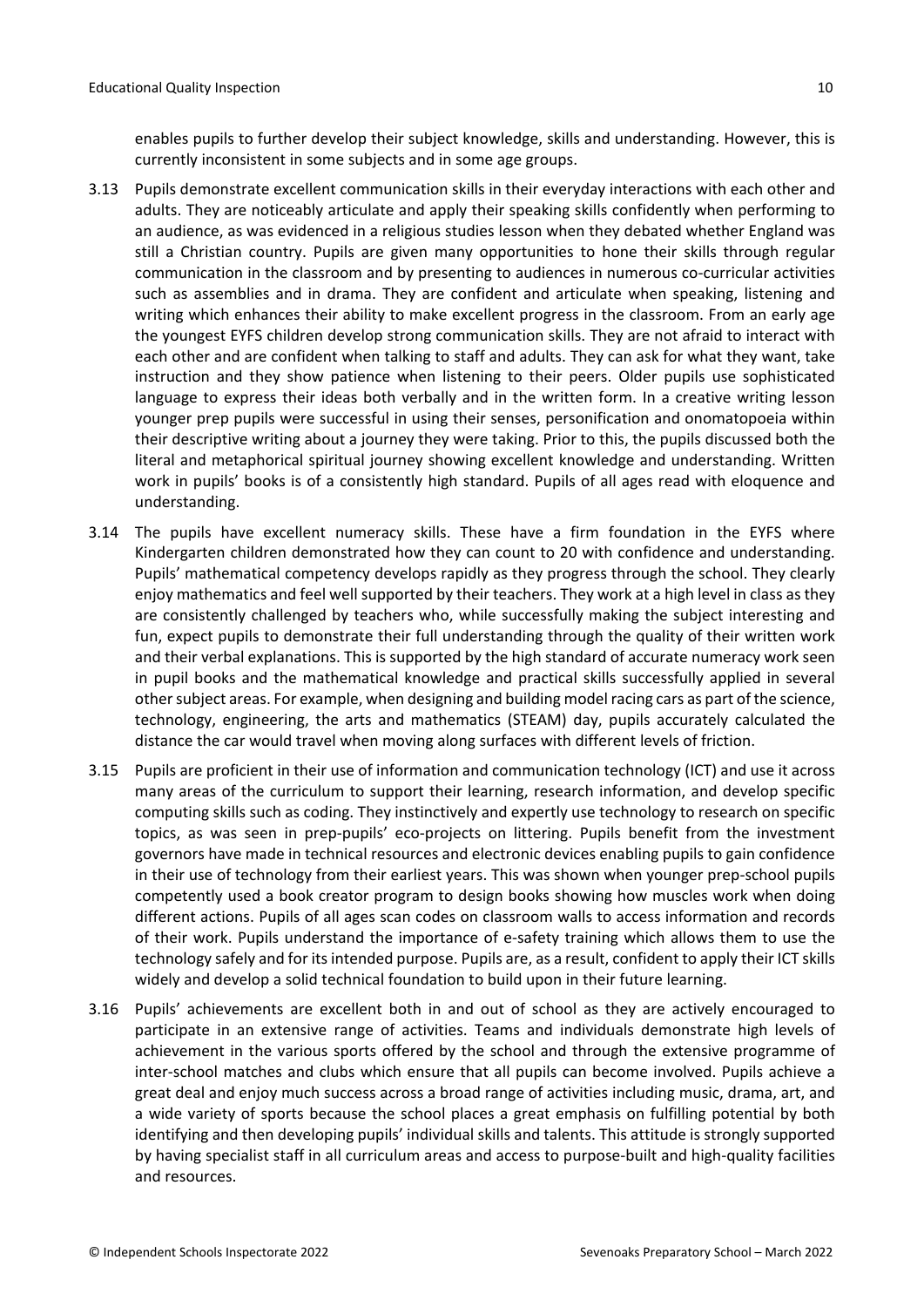## <span id="page-10-0"></span>**The quality of the pupils' personal development**

- 3.17 The quality of the pupils' personal development is excellent.
- 3.18 Pupils are expert decision-makers. They speak with confidence about how they see decision-making as an important part of their school and future lives. They can reflect on how the school encourages them to make their own decisions and then offers advice that helps shape future decisions. Pupils understand the wider implication of decision-making in areas such as relationship development. They see kindness as a crucial cornerstone of this stating that there can never be too much kindness and how being selfish can undermine positive relationships. Pupils were keen to report that they feel that their voice is heard and valued and that changes often happen as a result. For example, girls and boys were given equal opportunities to participate in sports because of a school council discussion.
- 3.19 Pupils display excellent levels of self-understanding and self-esteem. They confidently express their feelings and have no fear of making mistakes. This is developed through the school's culture and ethos where mistake making is seen as an invaluable part of the learning process. In discussions pupils eloquently conveyed the fact that they loved their independence and appreciated that there was a support network behind them should they ever require it, thus developing their self-confidence. They are self-reflective and have an objective awareness of their strengths and weaknesses. They are very aware of how their resilience has developed and are positive about all that the school has done to encourage this through *The Way of Life* school philosophy. They learn to understand themselves and, as a result, are well prepared for the next stage of their learning. This is a view shared by almost all parents who feel the school helps their child to be confident and independent.
- 3.20 Pupils are excellent collaborative workers and socialisers. They realise the positive impact of effective group endeavours and could even sum things up by stating how important it was to put any differences aside. Pupils place a high value on supporting friends of all ages and relish the opportunity to do so, such as during the inspection, when older pupils worked with those in the pre-prep on an Easter egg hunt. These older pupils showed kindness and patience beyond their years, demonstrating an excellent understanding of their responsibilities within the school. Pupils understand how their social development can have a positive impact outside of the school such as being involved in the Sevenoaks Youth Council project. The development of community is an extremely high priority of the school; hence the social development skills of the pupils are consistently excellent. This was echoed by parents who cited it as a key strength of the school in their questionnaire responses.
- 3.21 Being respectful comes as second nature to most of the pupils. They actively challenge discrimination and firmly believe that everyone is unique with their own set of personal qualities. In discussions with inspectors, pupils spoke about how they treat everyone equally as it was a natural part of their personality. This was shown in a history lesson for older pupils who demonstrated excellent knowledge and understanding of the issues regarding slavery during the time of the British Empire, citing the injustice and mistreatment of others as something that should never happen again. Pupils feel confident to question and talk about a range of matters, such as supporting members of the school community who may be LGBTQ+. Nothing phases them and thus their sense of understanding around diversity and inclusion is excellent. Their well-developed understanding of diversity within society has been explored through lessons, clubs, assemblies, relationships and sex education schemes of work and extended project work. Staff provide outstanding role models around these important topics. Pupils are tolerant and supportive towards each other, regardless of differences, and show an appreciation of communities and individuals who experience significant challenges in their lives.
- 3.22 Pupils have a well-developed depth of spiritual understanding. They understand what makes them feel good inside and how positive friendships are important. Peer feedback helps strengthens these scenarios. The depth of pupils' spiritual understanding was demonstrated when prep-school pupils were debating a conundrum and had to consider the worth of different individuals working on the same task but playing different roles. They showed a willingness to philosophically debate the dilemma which required pupils to place a material value on a non-material event, which they did with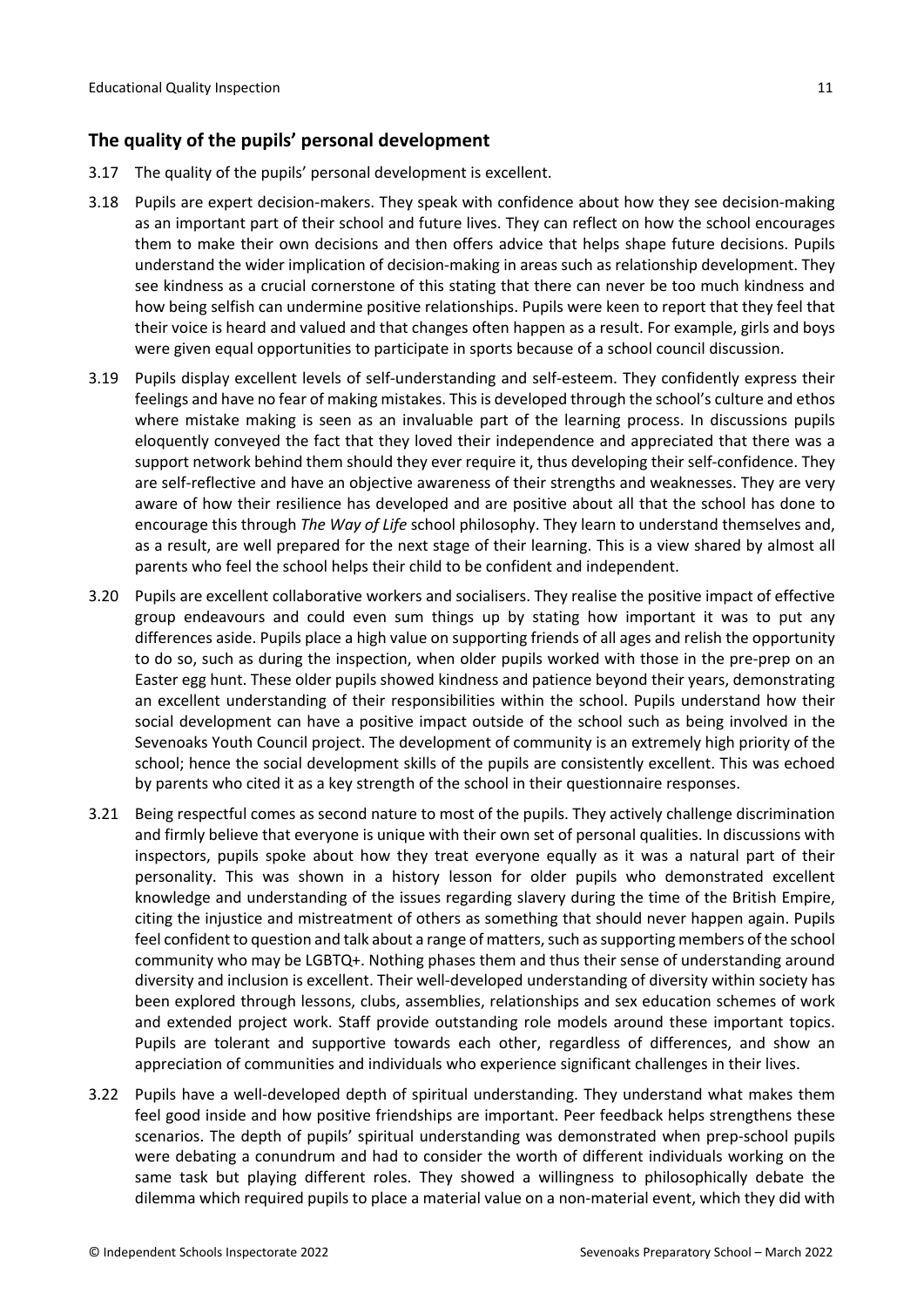insight and sensitivity. Children in the EYFS showed a deep appreciation of the natural world when working in the school's woodland setting where they listened attentively to the sounds of nature. In staff discussions, staff attributed much of this understanding to the embedded *Way of Life* philosophy of the school. Pupils demonstrate a mature philosophical understanding by reflecting, then adjusting their views after listening to the opinions of others.

- 3.23 Pupils have an excellent sense of morality and responsibility for their own behaviour. They appreciate how the school helps them to reflect on their actions, especially if they make a wrong decision. They are mature in their thinking realising the importance of seeing things from another point of view. A strong pastoral system underpins the moral development of the pupils as does positive role modelling from older pupils and staff. Pupils are expert philosophical and moral debaters and think critically from an early age. Older pupils relish the opportunity to support the well-being of the younger pupils. The school enables pupils to assume positions of responsibility which further encourages them to develop their skills in caring for others. Pupils challenge misbehaviour and unkindness when they encounter them and show no tolerance for bullying. Pupils emphasised the importance of taking responsibilities seriously during their discussions with inspectors. They fully appreciate the importance and need for rules and maintaining high moral standards both in school and in a civilised society.
- 3.24 Pupils understand that being part of the school community is part of the *Way of Life* and that active involvement makes the school a better place for everyone. They understand that serving and helping others is an ongoing and not a one-off event. Pupils are keen to learn about how life is more difficult for some people and the crucial part they can play in making things better. The school encourages active participation and ownership of fund-raising projects. The pupils are not short of ideas and initiatives because they care deeply. They raise funds for local charities as well as providing invaluable contributions to community projects and global crises, such as the recent *Sunflower Day* to raise funds for humanitarian needs in the Ukraine. In pupil interviews, they spoke proudly of the school's *Oak* Award scheme saying how important it was to involve yourself in anything that pushes you out of your boundaries.
- 3.25 From a very early age the pupils are aware of the importance of staying safe, eating sensibly and keeping fit and healthy. They recognise these aspects as a vital factor in their on-going personal wellbeing and individual development. Thisis because of a well-planned pastoral curriculum, closely linked to a range of age-appropriate educational assemblies and talks, supported by caring and pro-active pastoral staff. Pupils have an excellent sense and understanding of what makes a healthy lifestyle, a view reflected by parents in the questionnaires. They enjoy a varied and healthy selection of food at lunchtime and are encouraged to make choices that will benefit their health and well-being. They enjoy maintaining their physical health but also realise the importance of a healthy mind. Pupils speak up about their emotions. The *Way of Life*, the school's core values, is at the heart of all that the pupils do and helps guide them through their school day and prepares them well for the rest of their lives.